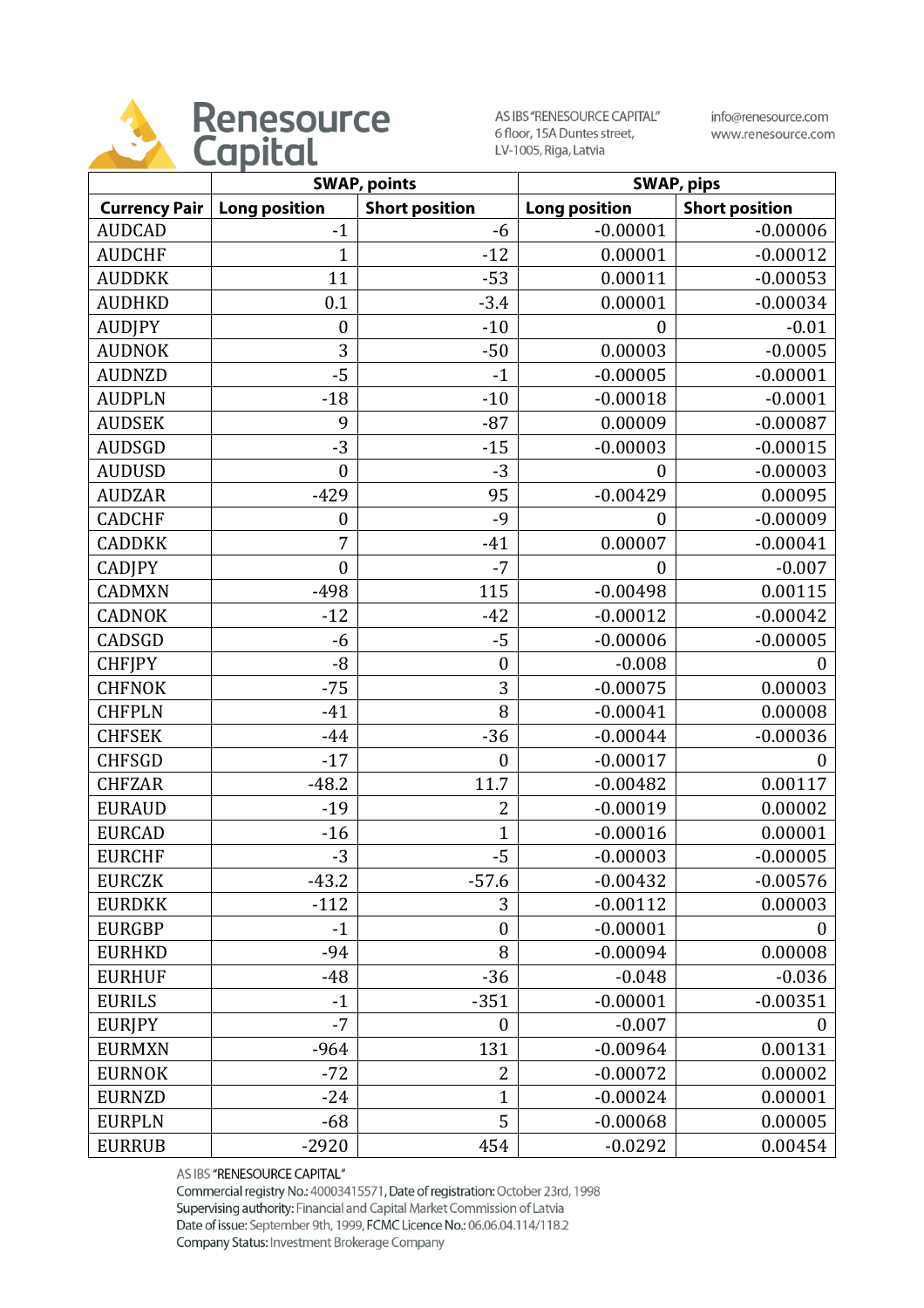

AS IBS "RENESOURCE CAPITAL" 6 floor, 15A Duntes street, LV-1005, Riga, Latvia

info@renesource.com www.renesource.com

|                      | <b>SWAP, points</b>  |                       | <b>SWAP, pips</b>    |                       |
|----------------------|----------------------|-----------------------|----------------------|-----------------------|
| <b>Currency Pair</b> | <b>Long position</b> | <b>Short position</b> | <b>Long position</b> | <b>Short position</b> |
| <b>EURSEK</b>        | $-36$                | $-46$                 | $-0.00036$           | $-0.00046$            |
| <b>EURSGD</b>        | $-21$                | $\boldsymbol{0}$      | $-0.00021$           |                       |
| <b>EURTRY</b>        | $-281$               | 40                    | $-0.00281$           | 0.0004                |
| <b>EURUSD</b>        | $-12$                | 1                     | $-0.00012$           | 0.00001               |
| <b>EURZAR</b>        | $-682$               | 100                   | $-0.00682$           | 0.001                 |
| <b>GBPAUD</b>        | $-15$                | $\mathbf{1}$          | $-0.00015$           | 0.00001               |
| <b>GBPCAD</b>        | $-9$                 | $-2$                  | $-0.00009$           | $-0.00002$            |
| <b>GBPCHF</b>        | $\boldsymbol{0}$     | $-11$                 | $\mathbf{0}$         | $-0.00011$            |
| <b>GBPDKK</b>        | $-84$                | $-20$                 | $-0.00084$           | $-0.0002$             |
| <b>GBPJPY</b>        | $\boldsymbol{0}$     | $-6$                  | $\boldsymbol{0}$     | $-0.006$              |
| <b>GBPNOK</b>        | $-25$                | $-33$                 | $-0.00025$           | $-0.00033$            |
| <b>GBPNZD</b>        | $-18$                | $\boldsymbol{0}$      | $-0.00018$           |                       |
| <b>GBPPLN</b>        | $-52$                | $\mathbf{1}$          | $-0.00052$           | 0.00001               |
| <b>GBPSEK</b>        | 4                    | $-97$                 | 0.00004              | $-0.00097$            |
| <b>GBPSGD</b>        | $-13$                | $-4$                  | $-0.00013$           | $-0.00004$            |
| <b>GBPTRY</b>        | $-290$               | 42                    | $-0.0029$            | 0.00042               |
| <b>GBPUSD</b>        | $-9$                 | $\boldsymbol{0}$      | $-0.00009$           | 0                     |
| <b>GBPZAR</b>        | $-676$               | 100                   | $-0.00676$           | 0.001                 |
| <b>HKDJPY</b>        | $-52$                | $-81$                 | $-0.00052$           | $-0.00081$            |
| <b>MXNJPY</b>        | $\mathbf{0}$         | $-3$                  | $\overline{0}$       | $-0.00003$            |
| <b>NOKJPY</b>        | $-30$                | $-86$                 | $-0.0003$            | $-0.00086$            |
| <b>NOKSEK</b>        | $-1$                 | $-10$                 | $-0.00001$           | $-0.0001$             |
| <b>NZDCAD</b>        | $\boldsymbol{0}$     | $-8$                  | $\mathbf{0}$         | $-0.00008$            |
| <b>NZDCHF</b>        | $\overline{1}$       | $-13$                 | 0.00001              | $-0.00013$            |
| <b>NZDJPY</b>        | $\mathbf{1}$         | $-11$                 | 0.001                | $-0.011$              |
| <b>NZDSEK</b>        | 16                   | $-72$                 | 0.00016              | $-0.00072$            |
| <b>NZDSGD</b>        | $\boldsymbol{0}$     | $-6$                  | $\boldsymbol{0}$     | $-0.00006$            |
| <b>NZDUSD</b>        | $\boldsymbol{0}$     | $-4$                  | $\boldsymbol{0}$     | $-0.00004$            |
| <b>PLNJPY</b>        | $\boldsymbol{0}$     | $-5$                  | $\boldsymbol{0}$     | $-0.0005$             |
| SGDJPY               | $\boldsymbol{0}$     | $-9$                  | $\boldsymbol{0}$     | $-0.009$              |
| <b>TRYJPY</b>        | $\boldsymbol{0}$     | $-16$                 | $\overline{0}$       | $-0.016$              |
| <b>USDCAD</b>        | $-1$                 | $-5$                  | $-0.00001$           | $-0.00005$            |
| <b>USDCHF</b>        | $\mathbf{1}$         | $-13$                 | 0.00001              | $-0.00013$            |
| <b>USDCNH</b>        | $-80$                | 3                     | $-0.0008$            | 0.00003               |
| <b>USDCZK</b>        | $-16$                | $-64$                 | $-0.0016$            | $-0.0064$             |
| <b>USDDKK</b>        | $-36$                | $-68$                 | $-0.00036$           | $-0.00068$            |
| <b>USDHKD</b>        | $-0.7$               | $-3.3$                | $-0.000007$          | $-0.000033$           |
| <b>USDHUF</b>        | $-16$                | $-48$                 | $-0.016$             | $-0.048$              |
| <b>USDILS</b>        | $\boldsymbol{0}$     | $-32$                 | $\boldsymbol{0}$     | $-0.00032$            |

AS IBS "RENESOURCE CAPITAL"

Commercial registry No.: 40003415571, Date of registration: October 23rd, 1998 Supervising authority: Financial and Capital Market Commission of Latvia Date of issue: September 9th, 1999, FCMC Licence No.: 06.06.04.114/118.2 Company Status: Investment Brokerage Company